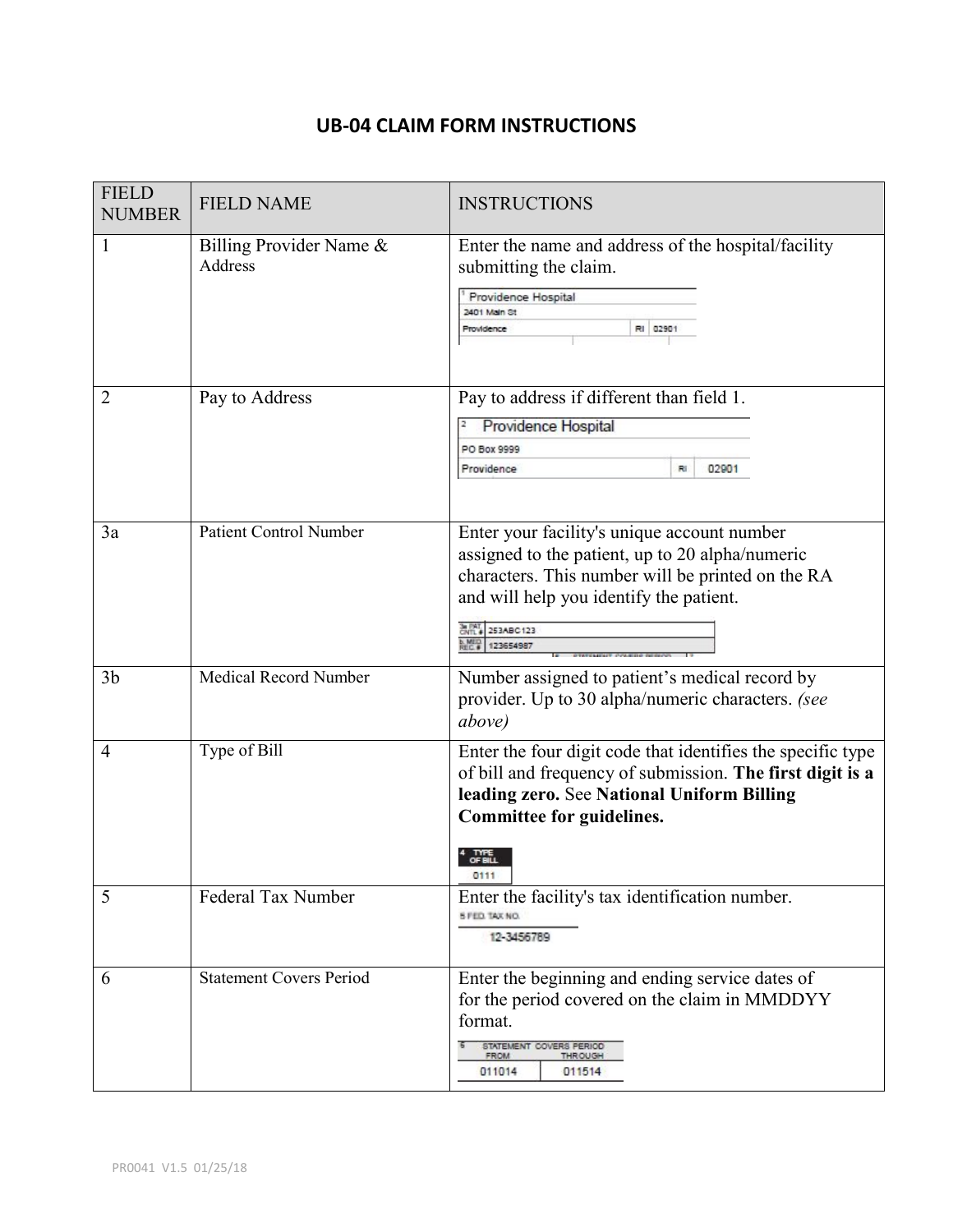| $\overline{7}$ | <b>Administrative Necessary Days</b> | Not required                                                                                                                                                                                                                                                                                                                                                                                                                                                                                                                                                                                                                                       |
|----------------|--------------------------------------|----------------------------------------------------------------------------------------------------------------------------------------------------------------------------------------------------------------------------------------------------------------------------------------------------------------------------------------------------------------------------------------------------------------------------------------------------------------------------------------------------------------------------------------------------------------------------------------------------------------------------------------------------|
| 8 b            | <b>Patient Name</b>                  | Enter the patient's name exactly as it is spelled<br>on the Medicaid ID card using the Last, First name, MI<br>format.<br>8 PATIENT NAME<br>Sandi<br>⊳ Smythe                                                                                                                                                                                                                                                                                                                                                                                                                                                                                      |
| 9              | <b>Patient Address</b>               | Enter the patient's mailing address including<br>street address, city, state and zip code.<br>9 PATIENT ADDRESS<br>a 25 Maple Street<br>$c$ RI<br>$d$ 02920<br>Cranston                                                                                                                                                                                                                                                                                                                                                                                                                                                                            |
| 10             | <b>Birth Date</b>                    | Enter the patient's date of birth in MMDDCCYY<br>format.<br>10 BIRTHDATE<br>11121959                                                                                                                                                                                                                                                                                                                                                                                                                                                                                                                                                               |
| 11             | <b>Sex</b>                           | Enter "M" for Male, "F" for Female or "U" for<br>unknown.<br>11 SEX<br>F                                                                                                                                                                                                                                                                                                                                                                                                                                                                                                                                                                           |
| 12             | <b>Admission Date</b>                | Enter the start date of this episode of care. Use the<br>MMDDCCYY format.<br>12 DATE<br>01102014                                                                                                                                                                                                                                                                                                                                                                                                                                                                                                                                                   |
| 13             | <b>Admission Hour</b>                | Enter the hour (using a two-digit code below) that<br>the patient entered the facility.<br>$1:00$ a.m. $-01$<br>$2:00$ a.m. $-02$<br>$3:00$ a.m. $-03$<br>$4:00$ a.m. $-04$<br>$5:00$ a.m. $-05$<br>$6:00$ a.m. $-06$<br>$7:00$ a.m. $-07$<br>$8:00$ a.m. $-08$<br>$9:00$ a.m. $-09$<br>$10:00$ a.m. $-10$<br>$11:00$ a.m. $-11$<br>$12:00$ noon - $12$<br>$1:00$ p.m. - 13<br>$2:00$ p.m. $-14$<br>$3:00$ p.m. $-15$<br>$4:00 \text{ p.m.} - 16$<br>$5:00$ p.m. - 17<br>$6:00$ p.m. - 18<br>$7:00$ p.m. - 19<br>$8:00$ p.m. $-20$<br>$9:00$ p.m. $-21$<br>$10:00$ p.m. $-22$<br>$11:00 p.m. - 23$<br>$12:00$ a.m. $-00$<br>DMISSIO<br>13 HR<br>09 |
| 14             | Admit Type                           | Enter one of the following primary reason for<br>admission codes:<br>$1 =$ Emergency<br>$2 =$ Urgent<br>$3 =$ Elective                                                                                                                                                                                                                                                                                                                                                                                                                                                                                                                             |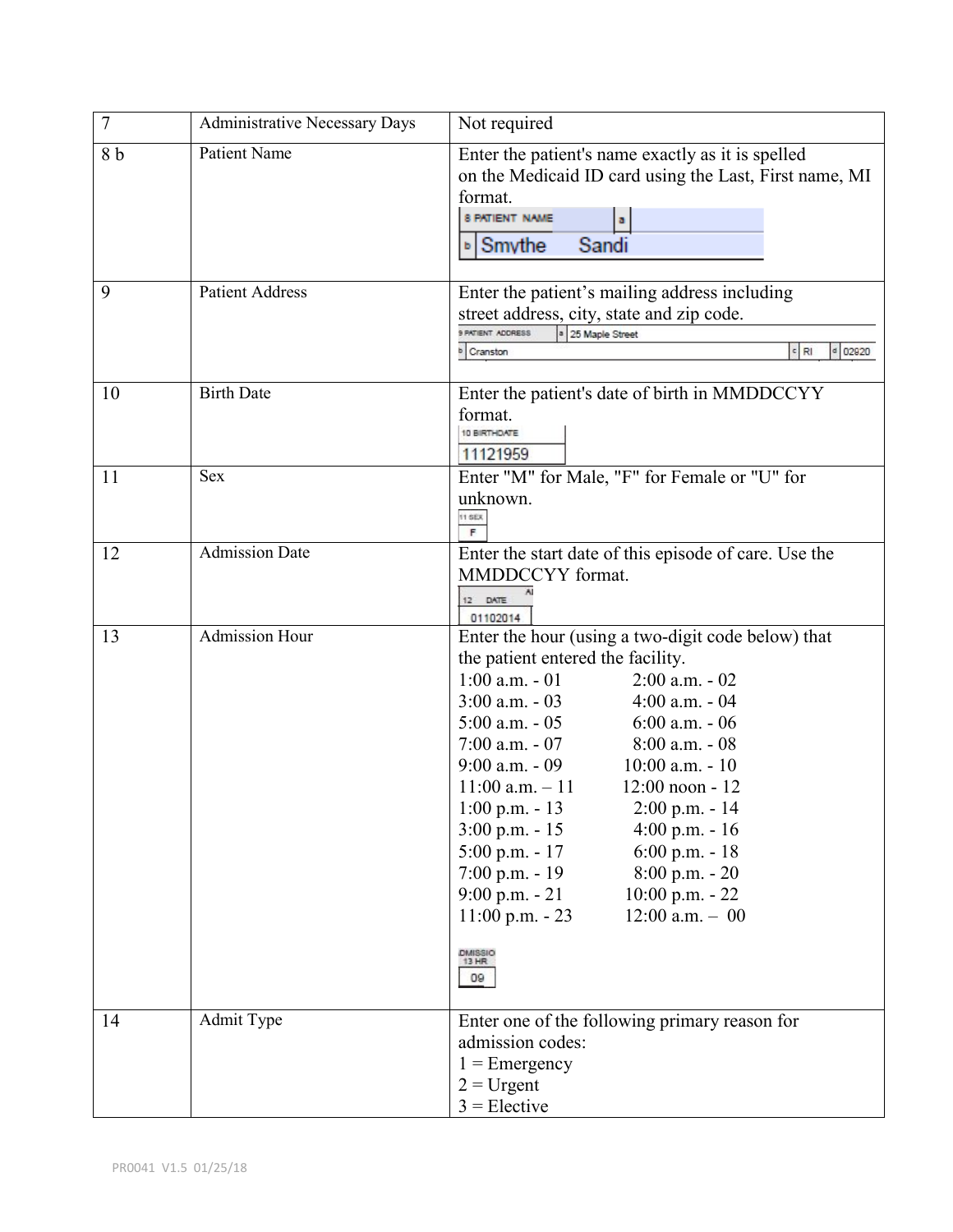|    |                                 | $4 =$ Newborn                                                                |
|----|---------------------------------|------------------------------------------------------------------------------|
|    |                                 | $5 = Trauma$                                                                 |
|    |                                 | $9$ = Information Not Available                                              |
|    |                                 | 14 TYPE                                                                      |
|    |                                 | $\mathbf{1}$                                                                 |
|    |                                 |                                                                              |
| 15 | Source of Admission             | Enter one of the following source of admission<br>codes:                     |
|    |                                 | $1$ = Physician Referral<br>$2 =$ Clinic Referral                            |
|    |                                 | $3 = HMO$ Referral                                                           |
|    |                                 | $4$ = Transfer from Hospital                                                 |
|    |                                 | $5 =$ Transfer from SNF                                                      |
|    |                                 | 6 = Transfer From Another Health Care Facility                               |
|    |                                 | $7 =$ Emergency Room<br>$8 =$ Court/Law Enforcement                          |
|    |                                 | $9$ = Information Not Available                                              |
|    |                                 | In the Case of Newborn                                                       |
|    |                                 | $1 = Normal$ Delivery                                                        |
|    |                                 | $2$ = Premature Delivery                                                     |
|    |                                 | $3 = Sick$ Baby                                                              |
|    |                                 | $4$ = Extramural Birth                                                       |
|    |                                 | 15 SRC<br>$\overline{7}$                                                     |
|    |                                 |                                                                              |
| 16 | Discharge Hour                  | Enter the hour (using a two-digit code below) that                           |
|    |                                 | the patient was discharged from the facility.                                |
|    |                                 | $1:00$ a.m. $-01$<br>$2:00$ a.m. $-02$                                       |
|    |                                 | $3:00$ a.m. $-03$<br>$4:00$ a.m. $-04$                                       |
|    |                                 | $5:00$ a.m. $-05$<br>$6:00$ a.m. $-06$                                       |
|    |                                 |                                                                              |
|    |                                 | $7:00$ a.m. $-07$ 8:00 a.m. $-08$                                            |
|    |                                 | 9:00 a.m. - 09 $10:00$ a.m. - 10                                             |
|    |                                 | $11:00$ a.m. $-11$<br>$12:00$ noon - $12$                                    |
|    |                                 | $1:00$ p.m. - 13<br>$2:00$ p.m. $-14$                                        |
|    |                                 | $3:00$ p.m. - 15<br>$4:00$ p.m. - 16<br>$5:00$ p.m. - 17<br>$6:00$ p.m. - 18 |
|    |                                 | $7:00$ p.m. - 19<br>$8:00$ p.m. - $20$                                       |
|    |                                 | $9:00$ p.m. $-21$<br>10:00 p.m. - 22                                         |
|    |                                 | $12:00$ a.m. $-00$<br>$11:00$ p.m. $-23$                                     |
|    |                                 | 16 DHR<br>13                                                                 |
|    |                                 |                                                                              |
| 17 | <b>Patient Discharge Status</b> | Enter the two-digit code for the patient's status (as of                     |
|    |                                 | the "through" date). See NUBC manual for specific                            |
|    |                                 | codes.                                                                       |
|    |                                 | 17 STAT<br>01                                                                |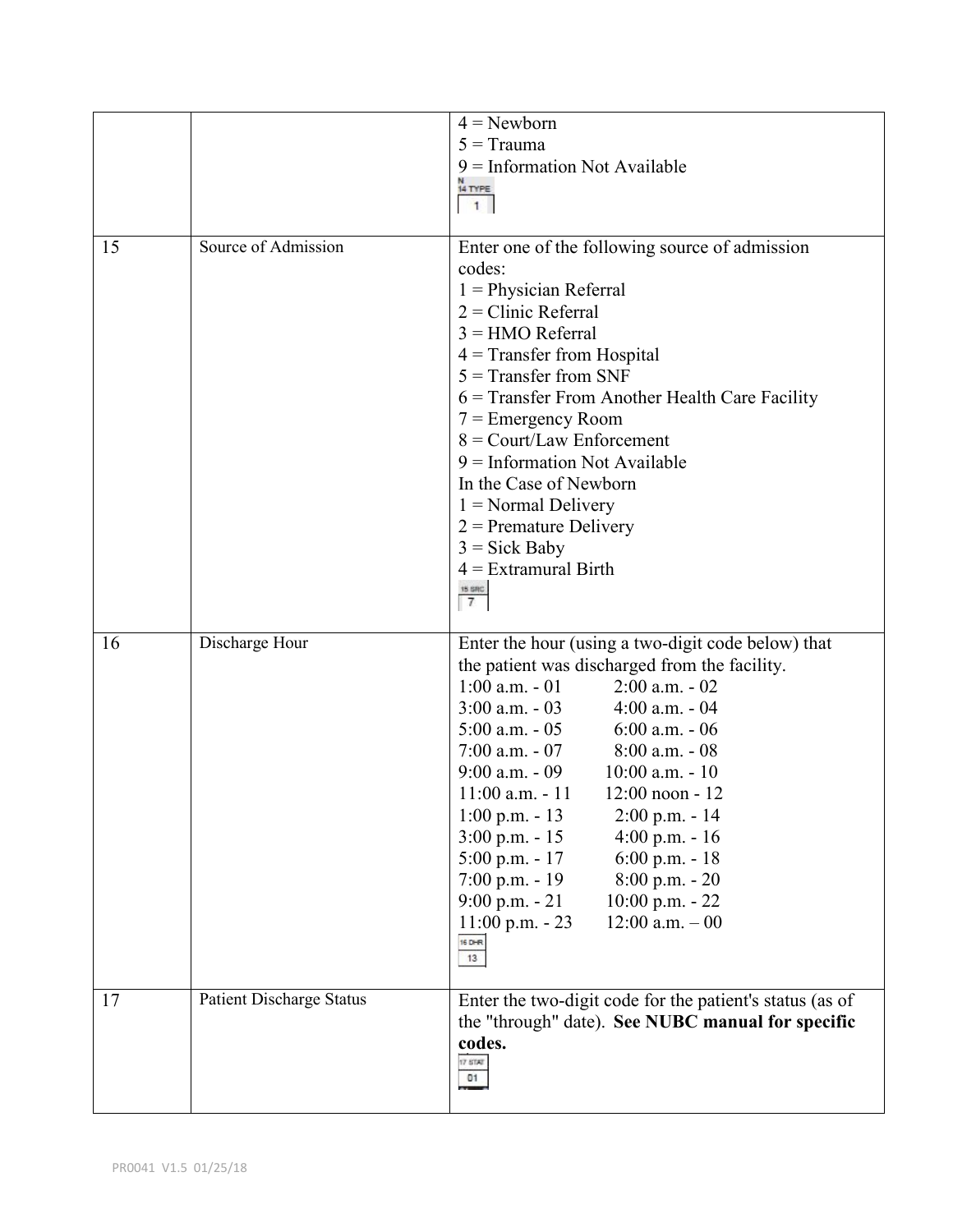| 18-28     | <b>Condition Codes</b>     | Enter two digit alpha numeric codes up to eleven                    |
|-----------|----------------------------|---------------------------------------------------------------------|
|           |                            |                                                                     |
|           |                            | occurrences to identify conditions that may affect                  |
|           |                            | processing of this claim. See NUBC manual for                       |
|           |                            | specific codes.                                                     |
|           |                            | 18<br>09                                                            |
| 29        | <b>Accident State</b>      | Enter two-digit state abbreviation, if applicable.<br>29 ACDT<br>RI |
| 30        | <b>Accident Date</b>       | Date accident occurred, if applicable in MMDDYY<br>011014           |
| $31 - 34$ | Occurrence Codes and       | Enter up to four code(s) and associated date(s) for                 |
|           | Dates                      | any significant event(s) that may affect processing                 |
|           |                            | of this claim in format MMDDYY. See NUBC                            |
|           |                            | manual for specific codes.                                          |
|           |                            |                                                                     |
|           |                            | CODE<br>011014<br>01                                                |
| 35-36     | Occurrence Span            | Enter the span of occurrence dates as indicated in                  |
|           |                            | $31 - 35$ in MMDDYY format.                                         |
| 37        |                            | Not Required                                                        |
| 38        | Responsible Party Name and | Enter the responsible party name and address. Name                  |
|           | Address                    | should be entered in Last name, First name, MI format.              |
|           |                            |                                                                     |
|           |                            | Smythe Sandi T                                                      |
|           |                            | 25 Maple St                                                         |
|           |                            | Cranston, RI 02920                                                  |
| $39 - 41$ | Value Code and Amount      | Enter up to three value codes to identify special                   |
|           |                            | circumstances that may affect processing of this                    |
|           |                            | claim, if applicable. See NUBC manual for specific                  |
|           |                            | codes.                                                              |
|           |                            | In the Amount box, enter the number, amount, or                     |
|           |                            | UCR value associated with that code.                                |
|           |                            | WALUE CODES                                                         |
|           |                            | CODE<br>937 00<br>01                                                |
| 42        | Revenue Code               | Maximum allowed lines per claim is 92.                              |
| 42        | Revenue Code               | Enter a four digit Revenue Code beside each                         |
|           |                            | service described in column 43.                                     |
|           |                            | The first digit is a leading zero. See NUBC manual                  |
|           |                            |                                                                     |
|           |                            | for specific codes.                                                 |
|           |                            | 42 REV CD                                                           |
|           |                            | 0450                                                                |
|           |                            | After the last Revenue Code, enter "0001"                           |
|           |                            | corresponding with the Total Charges amount in                      |
|           |                            | column 47. (PAPER CLAIMS ONLY)                                      |
|           |                            |                                                                     |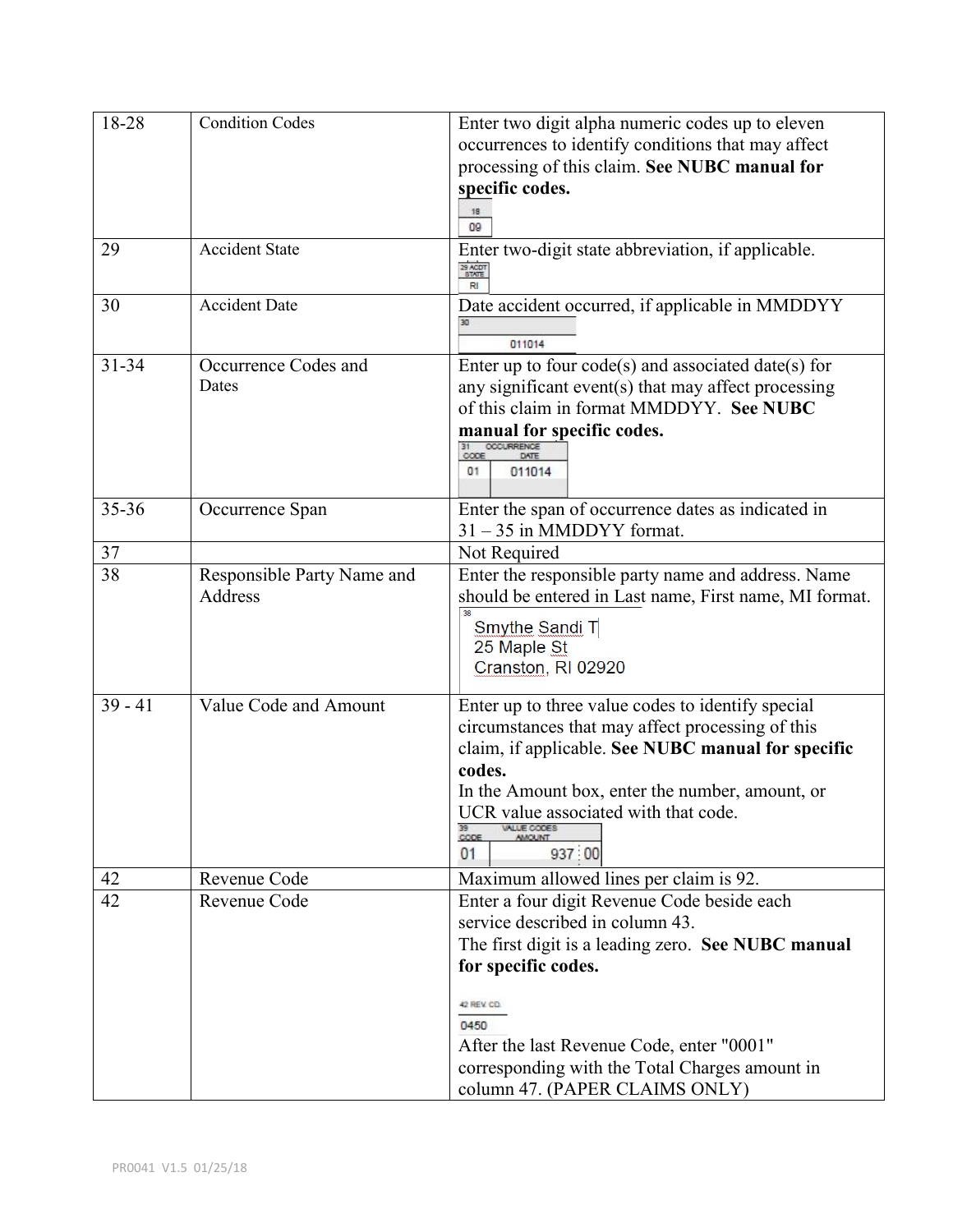|          |                                    | PAGE <sup>1</sup><br>OF <sub>1</sub><br>0001                                                                                                                                                                                                                                                                                                                                                                                                                                                                                                                                                                                                                                                                                                                                                                                                           |
|----------|------------------------------------|--------------------------------------------------------------------------------------------------------------------------------------------------------------------------------------------------------------------------------------------------------------------------------------------------------------------------------------------------------------------------------------------------------------------------------------------------------------------------------------------------------------------------------------------------------------------------------------------------------------------------------------------------------------------------------------------------------------------------------------------------------------------------------------------------------------------------------------------------------|
| 43       | Description                        | Enter a brief description that corresponds to the<br>Revenue Code in column 42.<br>43 DESCRIPTION<br><b>Emergency Room Visit</b><br>List applicable NDC if field 44 is a J code which<br>requires an NDC (see current J Code table).<br>Report the $N4$ qualifier in the first two $(2)$<br>positions, left justified, followed immediately by<br>the 11 character NDC number. Immediately<br>following the last character of the NDC (no space)<br>the Unit of Measurement Qualifier immediately<br>followed by the quantity with a floating decimal<br>with a limit of 3 characters to the right of the<br>decimal point.<br>Unit of Measurement:<br>F <sub>2</sub> - International Unit<br>GR - Gram<br>ML - Milliliter<br>UN - Unit<br>To report more than one NDC per HCPC use the<br>NDC attachment form.<br>43 DESCRIPTION<br>N449230053010ML10 |
| 44<br>45 | <b>HCPC</b><br><b>Service Date</b> | Utilized for outpatient bills.<br>44 HCPCS / RATE / HIPPS CODE<br>1234567<br>If billing for an injectable code must display an NDC in<br>field 43, if J code entered requires an NDC (see J code<br>table).<br>44 HCPCS / RATE / HIPPS CODE<br>J1756<br>Enter the date this service was provided in MMDDYY<br>format.<br>45 SERV. DATE                                                                                                                                                                                                                                                                                                                                                                                                                                                                                                                 |
| 46       | <b>Service Units</b>               | 011014<br>Enter the number of hospital accommodation days or<br>units of service (such as pints of blood) which were<br>rendered.<br>48 SERV. UNITS<br>1                                                                                                                                                                                                                                                                                                                                                                                                                                                                                                                                                                                                                                                                                               |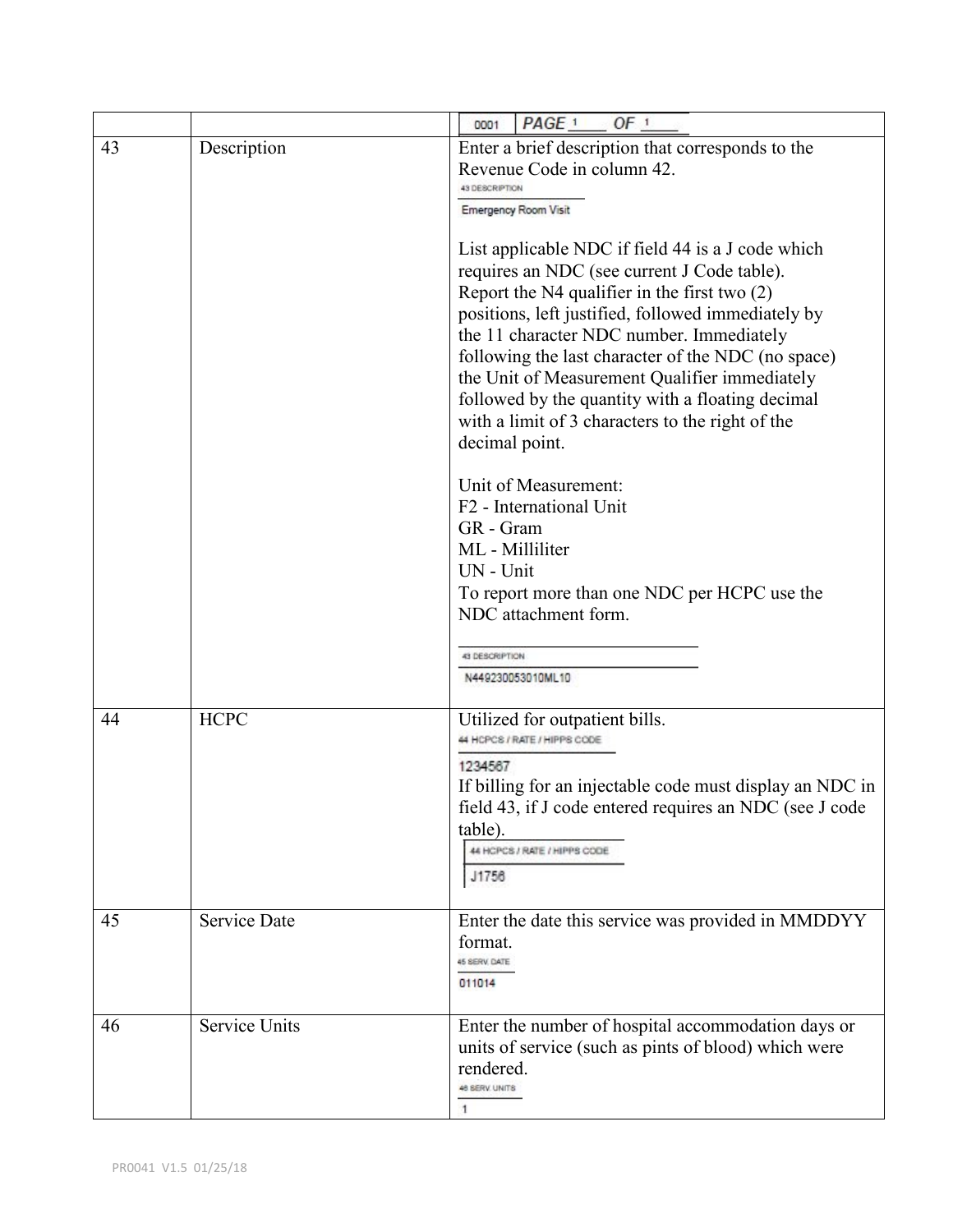| 47 | <b>Total Charges</b>                                   | Enter the total amount charged for each line of<br>service. Also, enter the total of all charges after<br>the last amount in this column.<br>47 TOTAL CHARGES<br>1500 00<br><b>TOTALS</b><br>1500 00                                                                                                                                                                             |
|----|--------------------------------------------------------|----------------------------------------------------------------------------------------------------------------------------------------------------------------------------------------------------------------------------------------------------------------------------------------------------------------------------------------------------------------------------------|
| 48 | Non-Covered Charges                                    | Enter the amount, if any that is not covered by the<br>primary payer for this service.                                                                                                                                                                                                                                                                                           |
| 50 | Payer                                                  | Enter the three-digit carrier code and name of the<br>primary payer on line A and other payers on lines<br>B and C. (Medicaid is always the payer of last resort.)<br>If the patient has Medicaid only, enter "RI<br>Medicaid" on line A.<br>SO PAYER NAME<br><b>RI</b> Medicaid<br>50 PAYER NAME<br>06A United Senior Care<br>If Medicare is the primary payer, indicate Part A |
|    |                                                        | or Part B coverage. Carrier codes are found at:<br>http://www.eohhs.ri.gov/Portals/0/Uploads/Documents/<br>carrier code.pdf                                                                                                                                                                                                                                                      |
| 51 | Health Plan ID                                         | The number used by the health plan to identify<br>itself. Carrier codes are found at:<br>http://www.eohhs.ri.gov/Portals/0/Uploads/Documents/<br>carrier code.pdf                                                                                                                                                                                                                |
| 52 | Release of Information                                 | Enter "Y" for yes or "N" for no.<br>52 REL<br>INFO<br>Y                                                                                                                                                                                                                                                                                                                          |
| 53 | Assignment of Benefits                                 | Enter "Y" for yes.<br>53 ASG.<br>1671.                                                                                                                                                                                                                                                                                                                                           |
| 54 | Prior Payments                                         | Enter the amounts paid by the other insurance<br>payers listed in field 50, if applicable. If payment is<br>made by other insurance, proof of payment (e.g.,<br>EOB) must be attached to the claim form.                                                                                                                                                                         |
| 55 | <b>Estimated Amount Due</b>                            | The amount estimated to be due.                                                                                                                                                                                                                                                                                                                                                  |
| 56 | National Provider Identifier<br>Billing Provider (NPI) | Unique identifier assigned to the provider. Seven<br>digit RI Medicaid Provider ID if not<br>submitting NPI.<br><b>56 NPI</b><br>1581581581                                                                                                                                                                                                                                      |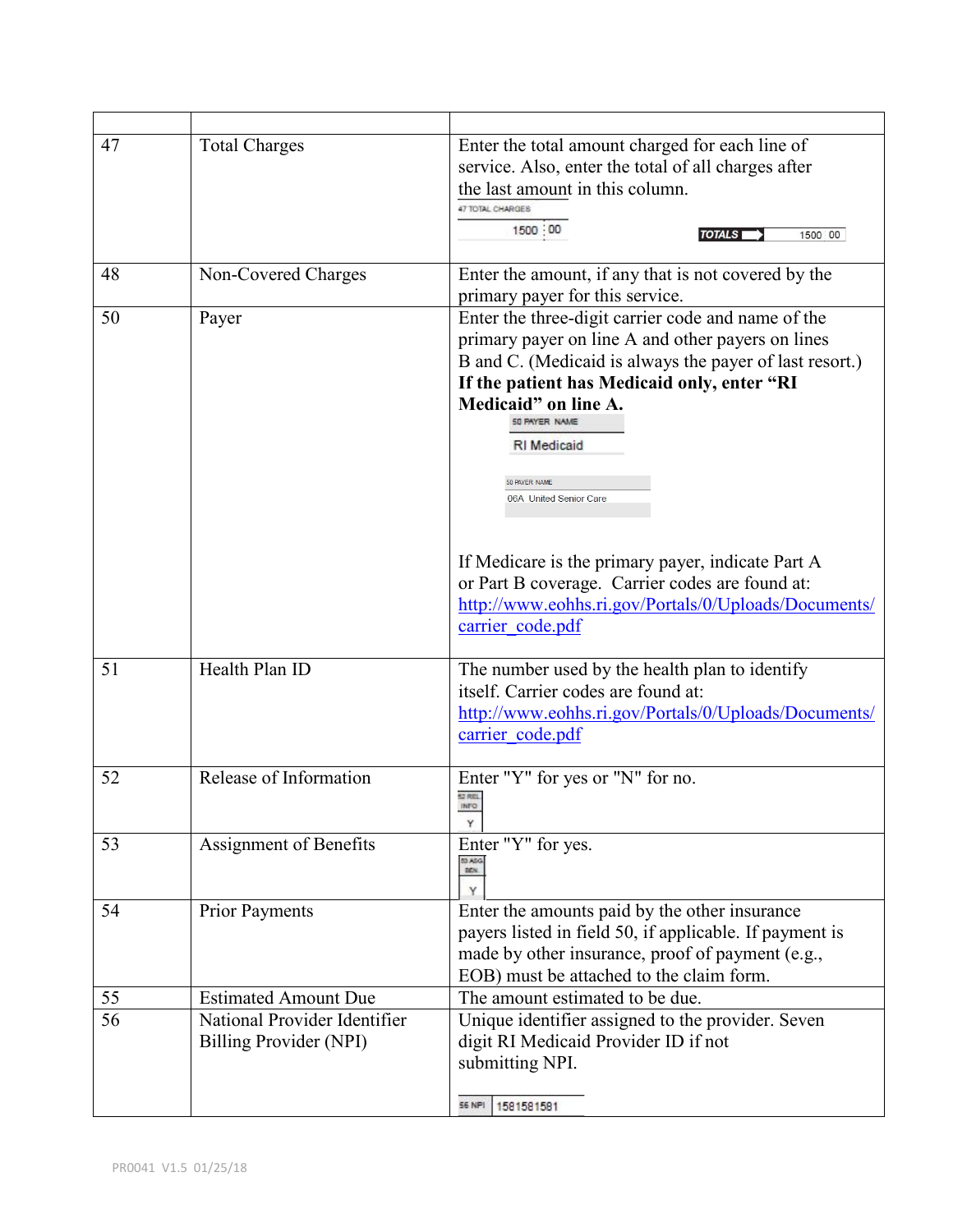| 57 | Other Provider Identifier                 | Taxonomy must be entered if NPI is entered in<br>field 56. This ID must be entered in line A,B,C that<br>corresponds to the line in which the "RI Medicaid"<br>payer information is entered in field 50.<br>57<br>282N00000X                                                      |
|----|-------------------------------------------|-----------------------------------------------------------------------------------------------------------------------------------------------------------------------------------------------------------------------------------------------------------------------------------|
| 58 | <b>Insured's Name</b>                     | If other health insurance is involved, enter the<br>insured's name.<br>58 INSURED'S NAME<br>Sandi Smythe                                                                                                                                                                          |
| 59 | Patient's Relationship to Insured         | Enter the code for the patient's relationship to the<br>insured.<br>$01 =$ Spouse<br>$18 = Self$<br>$19 =$ Child<br>$20$ = Employee<br>$21 =$ Unknown<br>$39 = \text{Organ Donor}$<br>$40$ = Cadaver Donor<br>$53$ = Life Partner<br>$G8 =$ Other Relationship<br>59 P.R.EL<br>18 |
| 60 | Insured's Unique Identifier               | Enter recipient's Medicaid ID.<br>This ID must be entered in line A,B,C that<br>corresponds to the line in which the RI Medicaid<br>payer information is entered in field 50.<br>50 INSURED'S UNIQUE ID<br>1234567890                                                             |
| 61 | Group Name                                | Enter the name of insured's other group health<br>coverage, if applicable.                                                                                                                                                                                                        |
| 62 | <b>Insurance Group Number</b>             | Enter insured's group number, if applicable.                                                                                                                                                                                                                                      |
| 63 | <b>Treatment Authorization</b><br>Number  | Number that designates that treatment has been<br>Authorized, if applicable.                                                                                                                                                                                                      |
| 64 | Document Control Number                   | Control number assigned to the original bill.                                                                                                                                                                                                                                     |
| 65 | <b>Employer Name</b>                      | Name of employer providing health coverage.                                                                                                                                                                                                                                       |
| 66 | Diagnosis and Procedure Code<br>Qualifier | Enter 9 for ICD 9 coding or 0 for ICD-10 coding<br>depending on date(s) of service.<br>98 on                                                                                                                                                                                      |
| 67 | Principal Diagnosis Code on<br>Admission  | Enter the appropriate ICD diagnosis code that describes<br>the nature of the illness or injury.<br>1234567                                                                                                                                                                        |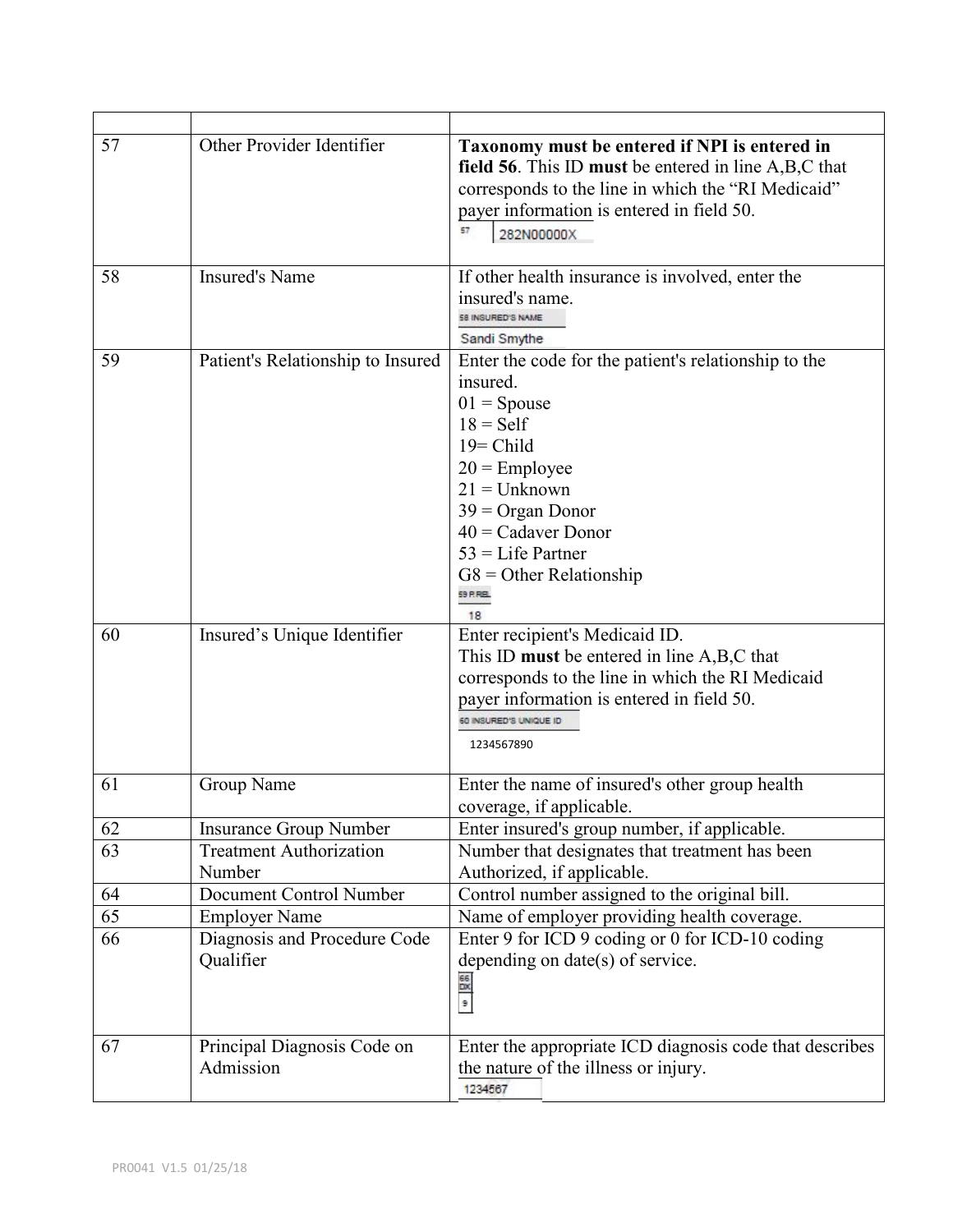| $67A - Q$ | <b>Other Diagnosis Codes</b>    | Enter up to 16 ICD codes for other                        |
|-----------|---------------------------------|-----------------------------------------------------------|
|           |                                 | diagnoses.                                                |
|           |                                 | 789000<br>121212                                          |
|           |                                 |                                                           |
| 68        |                                 | Not Required                                              |
| 69        | <b>Admitting Diagnosis Code</b> | Enter the ICD diagnosis code that describes the           |
|           |                                 | patient's condition at the time of admission.             |
|           |                                 | 69 ADMIT<br>1234567<br>DX.                                |
|           |                                 |                                                           |
| 70        | Patient's Reason for Visit      | Enter the ICD diagnosis code that describes the           |
|           |                                 | patient's reason for visit.                               |
|           |                                 | 70 PATIENT<br>REASON DX<br>1234567                        |
| 71        | PPS Code                        | Not Required                                              |
| 72        | External Cause of Injury Code   | Enter the ICD diagnosis code pertaining to external       |
|           |                                 | cause of injuries.                                        |
| 74        | Principal Procedure Code and    | Enter the ICD code that identifies the principal          |
|           | Date                            | procedure performed. Enter the date of that               |
|           |                                 | procedure.<br>PRINCIPAL PROCEDURE                         |
|           |                                 | 8628<br>011014                                            |
| 74A-E     | <b>Other Procedure Codes</b>    | Enter other ICD codes identifying all significant         |
|           |                                 | procedures performed. Enter the date of those             |
|           |                                 | procedures.                                               |
| 75        |                                 | Not Required                                              |
| 76        | Attending Provider Name and     | Enter NPI of individual in charge of patient care.        |
|           | Identifiers                     | If UPIN number is entered, qualifier must be 1G.          |
|           |                                 | Enter the last and first name below.                      |
|           |                                 | NPI 1231231231<br><b>6 ATTENDING</b>                      |
|           |                                 | LAST Jones<br>FIRST Mark                                  |
| 77        | Operating Physician Name and    | Required when surgical procedure is performed.            |
|           | Identifiers                     | Enter the NPI. If UPIN number is entered,                 |
|           |                                 | qualifier must be 1G. Enter the last and first            |
|           |                                 | name.                                                     |
| 78        | Other Provider Name and         | Enter the NPI. If UPIN number is entered,                 |
|           | Identifiers                     | qualifier must be 1G. Enter the last and first            |
|           |                                 | name.                                                     |
| 79        | Other Provider Identifier       | If required for your provider type, enter the NPI for the |
|           |                                 | Ordering, Referring, or Prescribing provider.             |
| 80        | Remarks Field/Signature         | Enter the provider signature or authorized agent's        |
|           |                                 | original signature. Stamps, copies, or initials are not   |
|           |                                 | acceptable. Must be an original signature.                |
| 81cc      | Code-Code Field                 | Enter B3 in the qualifier if fields 76-79 contain an NPI. |
|           |                                 | Enter the corresponding provider taxonomy of              |
|           |                                 | provider NPI's entered in locations                       |
|           |                                 | $76a - 81CCa$                                             |